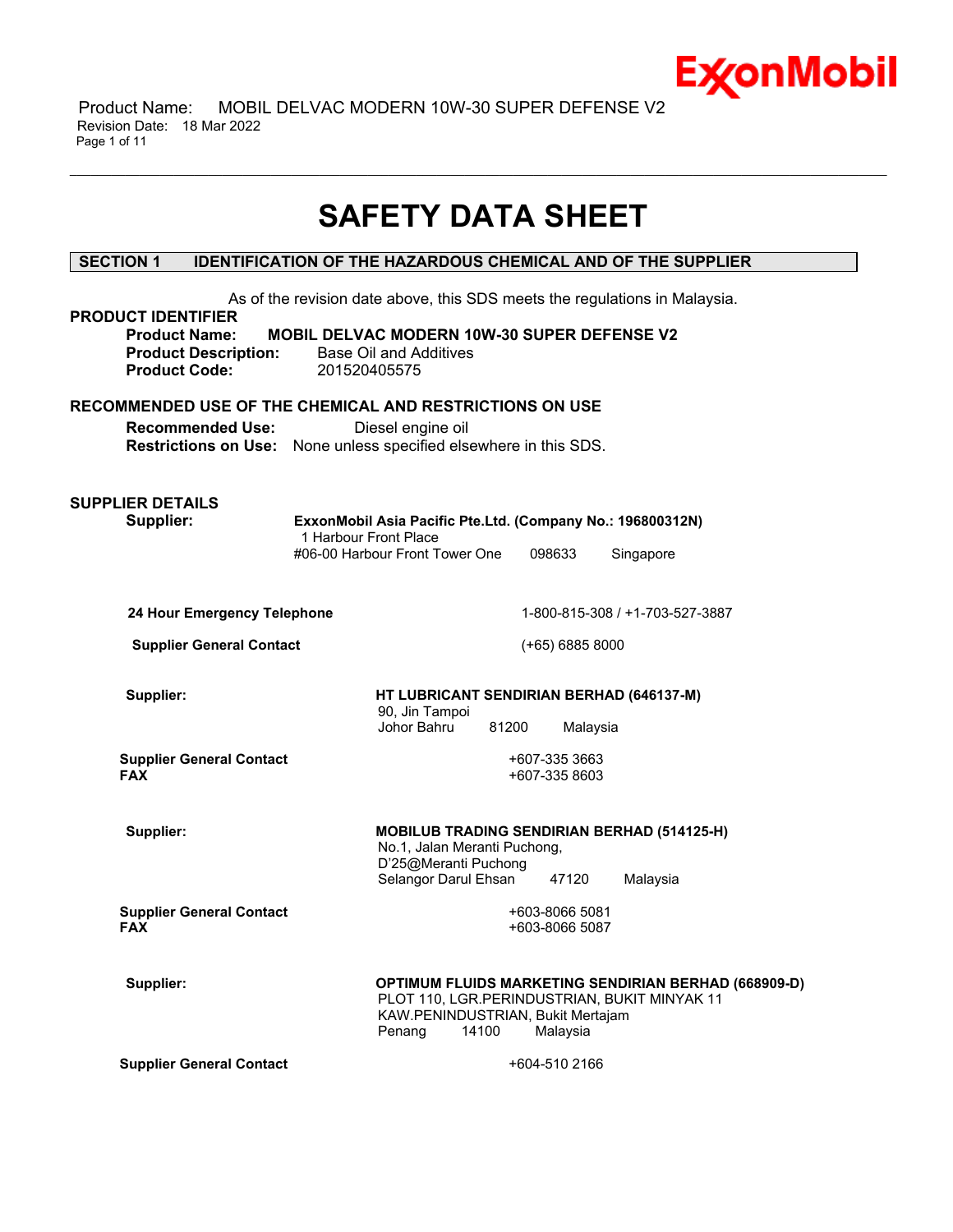

 Product Name: MOBIL DELVAC MODERN 10W-30 SUPER DEFENSE V2 Revision Date: 18 Mar 2022 Page 2 of 11

# **Supplier: TIMUR LUBE SDN. BHD. (806793-H)**

\_\_\_\_\_\_\_\_\_\_\_\_\_\_\_\_\_\_\_\_\_\_\_\_\_\_\_\_\_\_\_\_\_\_\_\_\_\_\_\_\_\_\_\_\_\_\_\_\_\_\_\_\_\_\_\_\_\_\_\_\_\_\_\_\_\_\_\_\_\_\_\_\_\_\_\_\_\_\_\_\_\_\_\_\_\_\_\_\_\_\_\_\_\_\_\_\_\_\_\_\_\_\_\_\_\_\_\_\_\_\_\_\_\_\_\_\_\_

 Wisma Hubline,1st Floor, Lease No.3815, Lot 10914, Section 64 KTLD, Jalan Datuk Abang Abdul Rahim 93450 Kuching Sarawak Malaysia

**Supplier General Contact** +6 082 338567

# **SECTION 2 HAZARDS IDENTIFICATION**

This material is not hazardous according to regulatory guidelines (see SDS Section 15).

# **Other hazard information:**

# **PHYSICAL / CHEMICAL HAZARDS**

No significant hazards.

#### **HEALTH HAZARDS**

High-pressure injection under skin may cause serious damage. Excessive exposure may result in eye, skin, or respiratory irritation.

# **ENVIRONMENTAL HAZARDS**

No significant hazards.

**NOTE:** This material should not be used for any other purpose than the recommended use in Section 1 without expert advice. Health studies have shown that chemical exposure may cause potential human health risks which may vary from person to person.

# **SECTION 3 COMPOSITION AND INFORMATION OF THE INGREDIENTS OF THE HAZARDOUS CHEMICAL**

This material is defined as a mixture.

# **Hazardous Substance(s) or Complex Substance(s) required for disclosure**

| <b>Name</b>                                         | CAS#        | Concentration* | <b>GHS Hazard Codes</b>                                           |
|-----------------------------------------------------|-------------|----------------|-------------------------------------------------------------------|
| 1-DECENE. TETRAMER AND TRIMER HYDROGENATED          | 68649-12-7  | $5 - 10\%$     | H <sub>304</sub>                                                  |
| CATALYTIC DE WAXED HEAVY PARAFFINIC OIL (PETROLEUM) | 64742-70-7  | $1 - 5\%$      | H <sub>304</sub>                                                  |
| SEVERELY HYDROTREATED HEAVY PARAFFINIC DISTILLATE   | 64742-54-7  | $5 - 10\%$     | H <sub>304</sub>                                                  |
| <b>ISOLVENT DEWAXED HEAVY PARAFFINIC DISTILLATE</b> | 64742-65-0  | $1 - 5\%$      | H <sub>304</sub>                                                  |
| <b>TETRAPROPENYL PHENOL</b>                         | 74499-35-7  | $0.1 - 5.25\%$ | H314(1C), H360(1B)(F),<br>H400(M factor 10), H410(M<br>factor 10) |
| IZINC ALKYL DITHIOPHOSPHATE                         | 113706-15-3 | $1 - 5\%$      | [H303], [H401], H411,<br>H315, H318                               |

Note - any hazard code in brackets [Hxxx] is a GHS building block that was not adopted by Malaysia in the CLASS Regulation and therefore is not applicable in Malaysia and is shown for informational purposes only.

\* All concentrations are percent by weight unless ingredient is a gas. Gas concentrations are in percent by volume.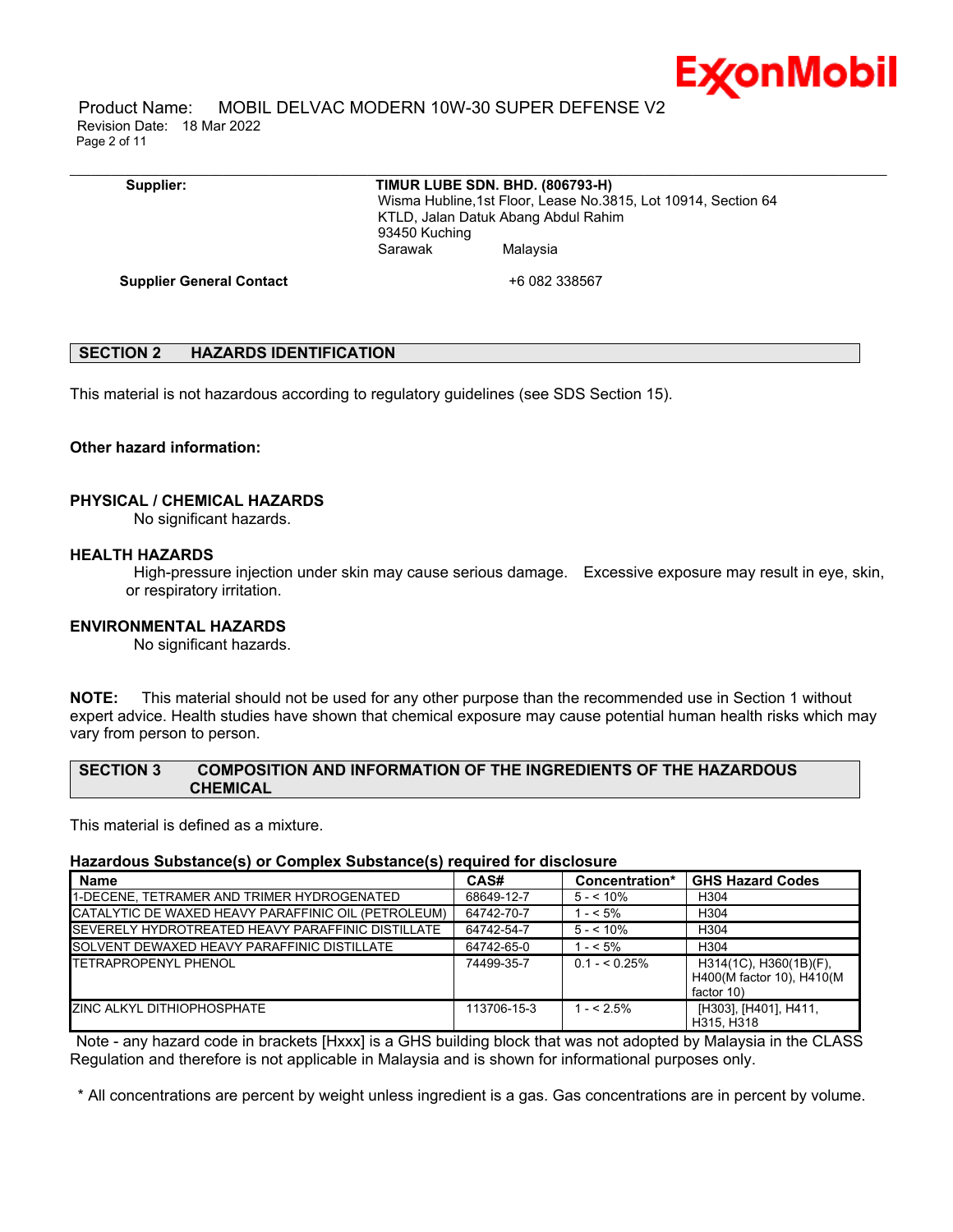

 Product Name: MOBIL DELVAC MODERN 10W-30 SUPER DEFENSE V2 Revision Date: 18 Mar 2022 Page 3 of 11

# **SECTION 4 FIRST AID MEASURES**

#### **INHALATION**

Remove from further exposure. For those providing assistance, avoid exposure to yourself or others. Use adequate respiratory protection. If respiratory irritation, dizziness, nausea, or unconsciousness occurs, seek immediate medical assistance. If breathing has stopped, assist ventilation with a mechanical device or use mouth-to-mouth resuscitation.

\_\_\_\_\_\_\_\_\_\_\_\_\_\_\_\_\_\_\_\_\_\_\_\_\_\_\_\_\_\_\_\_\_\_\_\_\_\_\_\_\_\_\_\_\_\_\_\_\_\_\_\_\_\_\_\_\_\_\_\_\_\_\_\_\_\_\_\_\_\_\_\_\_\_\_\_\_\_\_\_\_\_\_\_\_\_\_\_\_\_\_\_\_\_\_\_\_\_\_\_\_\_\_\_\_\_\_\_\_\_\_\_\_\_\_\_\_\_

# **SKIN CONTACT**

Wash contact areas with soap and water. If product is injected into or under the skin, or into any part of the body, regardless of the appearance of the wound or its size, the individual should be evaluated immediately by a physician as a surgical emergency. Even though initial symptoms from high pressure injection may be minimal or absent, early surgical treatment within the first few hours may significantly reduce the ultimate extent of injury.

#### **EYE CONTACT**

Flush thoroughly with water. If irritation occurs, get medical assistance.

# **INGESTION**

First aid is normally not required. Seek medical attention if discomfort occurs.

#### **NOTE TO PHYSICIAN**

None

# **SECTION 5 FIRE FIGHTING MEASURES**

#### **EXTINGUISHING MEDIA**

**Appropriate Extinguishing Media:** Use water fog, foam, dry chemical or carbon dioxide (CO2) to extinguish flames.

**Inappropriate Extinguishing Media:** Straight streams of water

# **FIRE FIGHTING**

**Fire Fighting Instructions:** Evacuate area. Prevent run-off from fire control or dilution from entering streams, sewers or drinking water supply. Fire-fighters should use standard protective equipment and in enclosed spaces, self-contained breathing apparatus (SCBA). Use water spray to cool fire exposed surfaces and to protect personnel.

**Hazardous Combustion Products:** Aldehydes, Incomplete combustion products, Oxides of carbon, Smoke, Fume, Sulphur oxides

# **FLAMMABILITY PROPERTIES**

**Flash Point [Method]:** >215°C (419°F) [ASTM D-92] **Flammable Limits (Approximate volume % in air):** LEL: 0.9 UEL: 7.0 **Autoignition Temperature:** N/D

# **SECTION 6 ACCIDENTAL RELEASE MEASURES**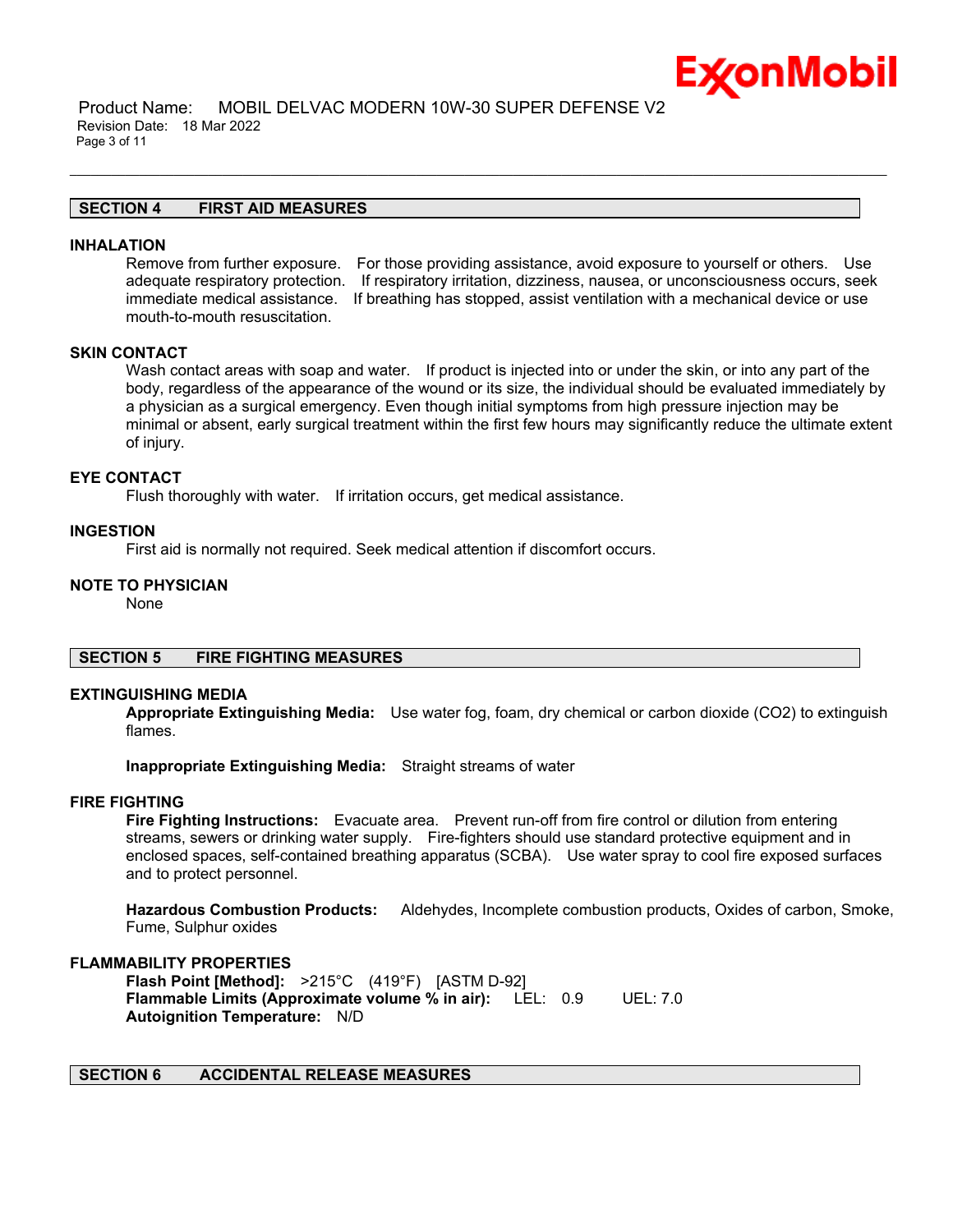

# **PERSONAL PRECAUTIONS, PROTECTIVE EQUIPMENT AND EMERGENCY PROCEDURES**

In the event of a spill or accidental release, notify relevant authorities in accordance with all applicable regulations.

\_\_\_\_\_\_\_\_\_\_\_\_\_\_\_\_\_\_\_\_\_\_\_\_\_\_\_\_\_\_\_\_\_\_\_\_\_\_\_\_\_\_\_\_\_\_\_\_\_\_\_\_\_\_\_\_\_\_\_\_\_\_\_\_\_\_\_\_\_\_\_\_\_\_\_\_\_\_\_\_\_\_\_\_\_\_\_\_\_\_\_\_\_\_\_\_\_\_\_\_\_\_\_\_\_\_\_\_\_\_\_\_\_\_\_\_\_\_

# **PROTECTIVE MEASURES**

Avoid contact with spilled material. See Section 6 for fire fighting information. See the Hazard Identification Section for Significant Hazards. See Section 5 for First Aid Advice. See Section 8 for advice on the minimum requirements for personal protective equipment. Additional protective measures may be necessary, depending on the specific circumstances and/or the expert judgment of the emergency responders.

For emergency responders: Respiratory protection: respiratory protection will be necessary only in special cases, e.g., formation of mists. Half-face or full-face respirator with filter(s) for dust/organic vapor or Self Contained Breathing Apparatus (SCBA) can be used depending on the size of spill and potential level of exposure. If the exposure cannot be completely characterized or an oxygen deficient atmosphere is possible or anticipated, SCBA is recommended. Work gloves that are resistant to hydrocarbons are recommended. Gloves made of polyvinyl acetate (PVA) are not water-resistant and are not suitable for emergency use. Chemical goggles are recommended if splashes or contact with eyes is possible. Small spills: normal antistatic work clothes are usually adequate. Large spills: full body suit of chemical resistant, antistatic material is recommended.

# **ENVIRONMENTAL PRECAUTIONS**

Large Spills: Dyke far ahead of liquid spill for later recovery and disposal. Prevent entry into waterways, sewers, basements or confined areas.

# **METHODS AND MATERIAL FOR CONTAINMENT AND CLEANING UP**

**Land Spill:** Stop leak if you can do so without risk. Recover by pumping or with suitable absorbent.

**Water Spill:** Stop leak if you can do so without risk. Confine the spill immediately with booms. Warn other shipping. Remove from the surface by skimming or with suitable absorbents. Seek the advice of a specialist before using dispersants.

Water spill and land spill recommendations are based on the most likely spill scenario for this material; however, geographic conditions, wind, temperature, (and in the case of a water spill) wave and current direction and speed may greatly influence the appropriate action to be taken. For this reason, local experts should be consulted. Note: Local regulations may prescribe or limit action to be taken.

# **SECTION 7 HANDLING AND STORAGE**

# **PRECAUTIONS FOR SAFE HANDLING**

Prevent small spills and leakage to avoid slip hazard. Material can accumulate static charges which may cause an electrical spark (ignition source). When the material is handled in bulk, an electrical spark could ignite any flammable vapors from liquids or residues that may be present (e.g., during switch-loading operations). Use proper bonding and/or earthing procedures. However, bonding and earthing may not eliminate the hazard from static accumulation. Consult local applicable standards for guidance. Additional references include American Petroleum Institute 2003 (Protection Against Ignitions Arising out of Static, Lightning and Stray Currents) or National Fire Protection Agency 77 (Recommended Practice on Static Electricity) or CENELEC CLC/TR 50404 (Electrostatics - Code of practice for the avoidance of hazards due to static electricity).

**Static Accumulator:** This material is a static accumulator.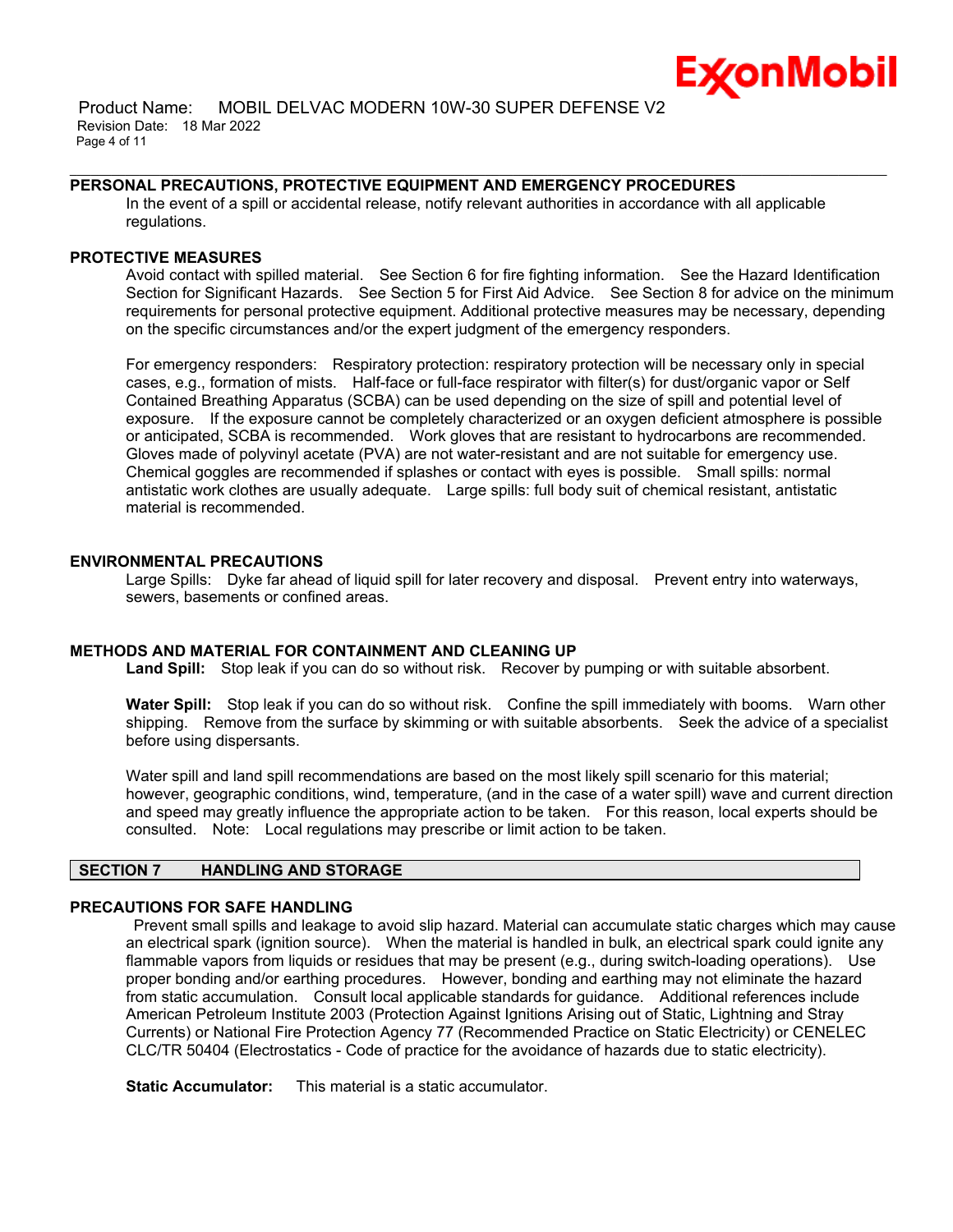

 Product Name: MOBIL DELVAC MODERN 10W-30 SUPER DEFENSE V2 Revision Date: 18 Mar 2022 Page 5 of 11

**Specific Hygiene Measures:** Always observe good personal hygiene measures, such as washing after handling the material and before eating, drinking, and/or smoking. Routinely wash work clothing and protective equipment to remove contaminants. Discard contaminated clothing and footwear that cannot be cleaned. Practice good housekeeping.

\_\_\_\_\_\_\_\_\_\_\_\_\_\_\_\_\_\_\_\_\_\_\_\_\_\_\_\_\_\_\_\_\_\_\_\_\_\_\_\_\_\_\_\_\_\_\_\_\_\_\_\_\_\_\_\_\_\_\_\_\_\_\_\_\_\_\_\_\_\_\_\_\_\_\_\_\_\_\_\_\_\_\_\_\_\_\_\_\_\_\_\_\_\_\_\_\_\_\_\_\_\_\_\_\_\_\_\_\_\_\_\_\_\_\_\_\_\_

# **CONDITIONS FOR SAFE STORAGE, INCLUDING ANY INCOMPATIBILITIES**

The type of container used to store the material may affect static accumulation and dissipation. Do not store in open or unlabelled containers.

# **SECTION 8 EXPOSURE CONTROLS / PERSONAL PROTECTION**

# **CONTROL PARAMETERS**

#### **EXPOSURE LIMIT VALUES**

#### **Exposure limits/standards (Note: Exposure limits are not additive)**

| <b>Substance Name</b>                         | Form                  | Limit/Standard |                  | <b>Note</b> | <b>Source</b> |
|-----------------------------------------------|-----------------------|----------------|------------------|-------------|---------------|
| 1-DECENE. TETRAMER AND<br>TRIMER HYDROGENATED | Aerosols<br>(thoracic | <b>TWA</b>     | $5 \text{ mg/m}$ |             | ExxonMobil    |
|                                               | fraction)             |                |                  |             |               |
| CATALYTIC DE WAXED HEAVY                      | Mist.                 | PEL            | $5 \text{ mg/m}$ |             | Malaysia PEL  |
| PARAFFINIC OIL (PETROLEUM)                    |                       |                |                  |             |               |
| CATALYTIC DE WAXED HEAVY                      | Inhalable             | <b>TWA</b>     | $5 \text{ mg/m}$ |             | <b>ACGIH</b>  |
| PARAFFINIC OIL (PETROLEUM)                    | fraction.             |                |                  |             |               |
| SEVERELY HYDROTREATED                         | Mist.                 | <b>PEL</b>     | $5 \text{ mg/m}$ |             | Malaysia PEL  |
| <b>HEAVY PARAFFINIC DISTILLATE</b>            |                       |                |                  |             |               |
| SEVERELY HYDROTREATED                         | Inhalable             | <b>TWA</b>     | $5 \text{ mg/m}$ |             | <b>ACGIH</b>  |
| <b>HEAVY PARAFFINIC DISTILLATE</b>            | fraction.             |                |                  |             |               |
| SOLVENT DEWAXED HEAVY                         | Mist.                 | <b>PEL</b>     | $5 \text{ mg/m}$ |             | Malaysia PEL  |
| <b>PARAFFINIC DISTILLATE</b>                  |                       |                |                  |             |               |
| SOLVENT DEWAXED HEAVY                         | Inhalable             | <b>TWA</b>     | $5 \text{ mg/m}$ |             | <b>ACGIH</b>  |
| <b>PARAFFINIC DISTILLATE</b>                  | fraction.             |                |                  |             |               |

**Exposure limits/standards for materials that can be formed when handling this product:** When mists/aerosols can occur the following is recommended:  $5 \text{ mg/m}^3$  - ACGIH TLV (inhalable fraction).

NOTE: Limits/standards shown for guidance only. Follow applicable regulations.

# **Biological limits**

No biological limits allocated.

# **ENGINEERING CONTROLS**

The level of protection and types of controls necessary will vary depending upon potential exposure conditions. Control measures to consider:

No special requirements under ordinary conditions of use and with adequate ventilation.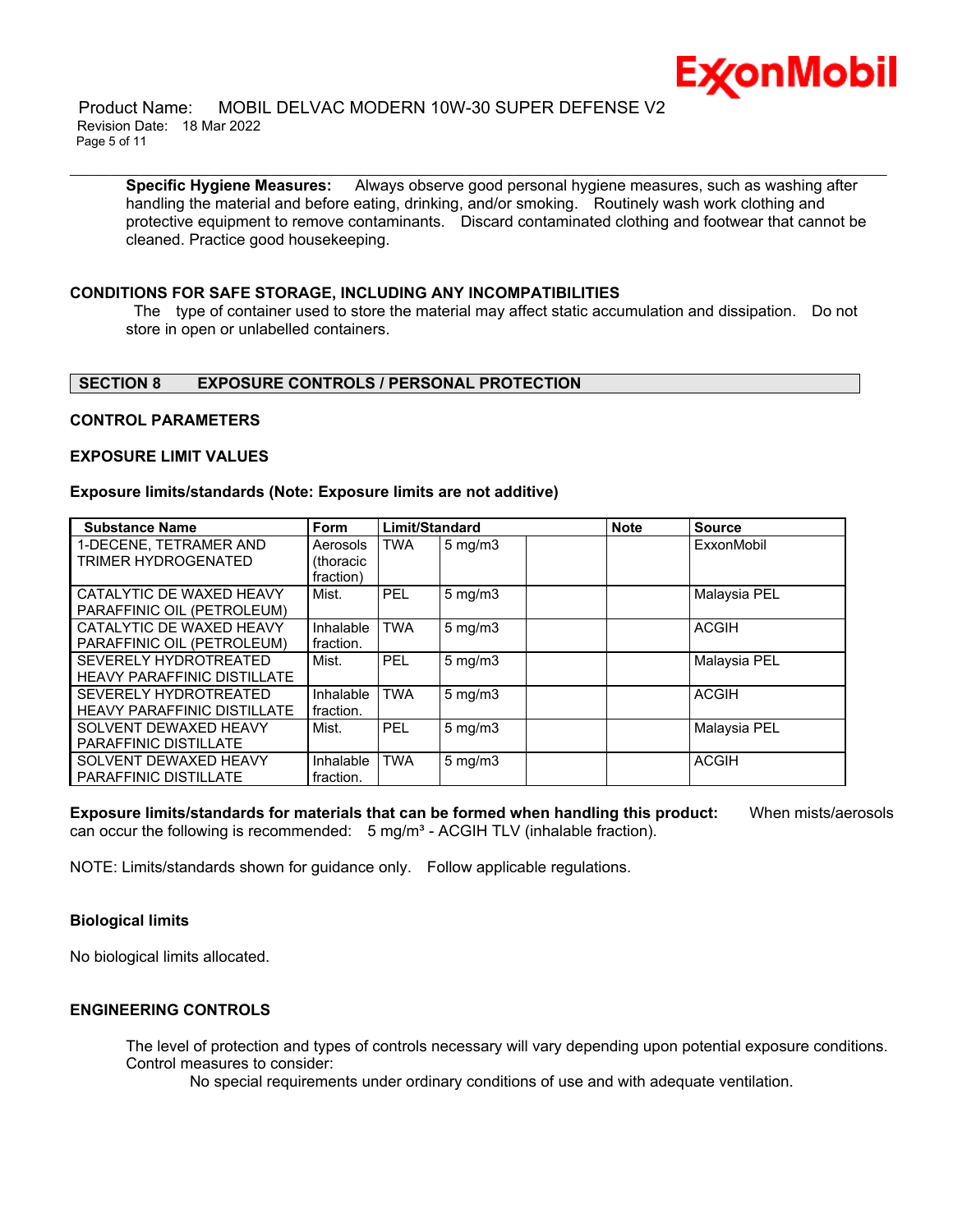

# **PERSONAL PROTECTION**

Personal protective equipment selections vary based on potential exposure conditions such as applications, handling practices, concentration and ventilation. Information on the selection of protective equipment for use with this material, as provided below, is based upon intended, normal usage.

\_\_\_\_\_\_\_\_\_\_\_\_\_\_\_\_\_\_\_\_\_\_\_\_\_\_\_\_\_\_\_\_\_\_\_\_\_\_\_\_\_\_\_\_\_\_\_\_\_\_\_\_\_\_\_\_\_\_\_\_\_\_\_\_\_\_\_\_\_\_\_\_\_\_\_\_\_\_\_\_\_\_\_\_\_\_\_\_\_\_\_\_\_\_\_\_\_\_\_\_\_\_\_\_\_\_\_\_\_\_\_\_\_\_\_\_\_\_

**Respiratory Protection:** If engineering controls do not maintain airborne contaminant concentrations at a level which is adequate to protect worker health, an approved respirator may be appropriate. Respirator selection, use, and maintenance must be in accordance with regulatory requirements, if applicable. Types of respirators to be considered for this material include:

 No special requirements under ordinary conditions of use and with adequate ventilation. **Particulate** 

For high airborne concentrations, use an approved supplied-air respirator, operated in positive pressure mode. Supplied air respirators with an escape bottle may be appropriate when oxygen levels are inadequate, gas/vapour warning properties are poor, or if air purifying filter capacity/rating may be exceeded.

**Hand Protection:** Any specific glove information provided is based on published literature and glove manufacturer data. Glove suitability and breakthrough time will differ depending on the specific use conditions. Contact the glove manufacturer for specific advice on glove selection and breakthrough times for your use conditions. Inspect and replace worn or damaged gloves. The types of gloves to be considered for this material include:

No protection is ordinarily required under normal conditions of use. Nitrile,Viton

**Eye Protection:** If contact is likely, safety glasses with side shields are recommended.

**Skin and Body Protection:** Any specific clothing information provided is based on published literature or manufacturer data. The types of clothing to be considered for this material include:

No skin protection is ordinarily required under normal conditions of use. In accordance with good industrial hygiene practices, precautions should be taken to avoid skin contact.

#### **ENVIRONMENTAL CONTROLS**

Comply with applicable environmental regulations limiting discharge to air, water and soil. Protect the environment by applying appropriate control measures to prevent or limit emissions.

# **SECTION 9 PHYSICAL AND CHEMICAL PROPERTIES**

**Note: Physical and chemical properties are provided for safety, health and environmental considerations only and may not fully represent product specifications. Contact the Supplier for additional information.**

# **GENERAL INFORMATION**

**Physical State:** Liquid **Colour:** Amber **Odour:** Characteristic **Odour Threshold:** N/D

# **IMPORTANT HEALTH, SAFETY, AND ENVIRONMENTAL INFORMATION**

**Relative Density (at 15 °C):** 0.869 **Flammability (Solid, Gas):** N/A **Flash Point [Method]:** >215°C (419°F) [ASTM D-92]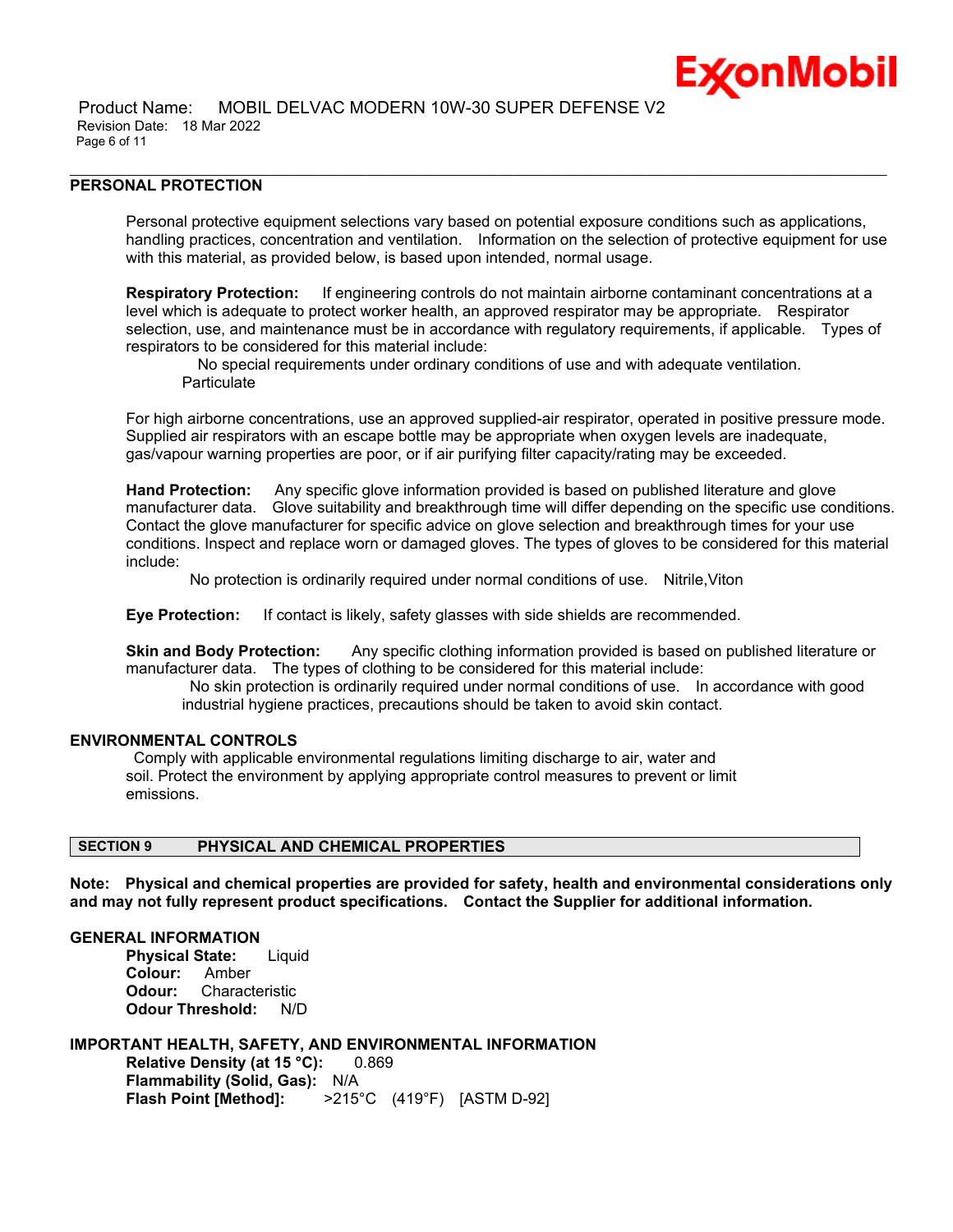

 Product Name: MOBIL DELVAC MODERN 10W-30 SUPER DEFENSE V2 Revision Date: 18 Mar 2022 Page 7 of 11

**Flammable Limits (Approximate volume % in air):** LEL: 0.9 UEL: 7.0 **Autoignition Temperature:** N/D **Boiling Point / Range:** > 316°C (600°F) **Decomposition Temperature:** N/D **Vapour Density (Air = 1):** N/D **Vapour Pressure:** < 0.013 kPa (0.1 mm Hg) at 20 °C **Evaporation Rate (n-butyl acetate = 1):** N/D **pH:** N/A **Log Pow (n-Octanol/Water Partition Coefficient):** > 3.5 **Solubility in Water:** Negligible **Viscosity:** 76 cSt (76 mm2/sec) at 40ºC | 11.5 cSt (11.5 mm2/sec) at 100°C [ASTM D 445] **Oxidizing Properties:** See Hazards Identification Section.

\_\_\_\_\_\_\_\_\_\_\_\_\_\_\_\_\_\_\_\_\_\_\_\_\_\_\_\_\_\_\_\_\_\_\_\_\_\_\_\_\_\_\_\_\_\_\_\_\_\_\_\_\_\_\_\_\_\_\_\_\_\_\_\_\_\_\_\_\_\_\_\_\_\_\_\_\_\_\_\_\_\_\_\_\_\_\_\_\_\_\_\_\_\_\_\_\_\_\_\_\_\_\_\_\_\_\_\_\_\_\_\_\_\_\_\_\_\_

# **OTHER INFORMATION**

**Freezing Point:** N/D **Melting Point:** N/A **Pour Point:** -33°C (-27°F) **DMSO Extract (mineral oil only), IP-346:** < 3 %wt

# **SECTION 10 STABILITY AND REACTIVITY**

**REACTIVITY:** See sub-sections below.

**STABILITY:** Material is stable under normal conditions.

**CONDITIONS TO AVOID:** Excessive heat. High energy sources of ignition.

**INCOMPATIBLE MATERIALS:** Strong oxidisers

**HAZARDOUS DECOMPOSITION PRODUCTS:** Material does not decompose at ambient temperatures.

**POSSIBILITY OF HAZARDOUS REACTIONS:** Hazardous polymerization will not occur.

# **SECTION 11 TOXICOLOGICAL INFORMATION**

#### **INFORMATION ON TOXICOLOGICAL EFFECTS**

| <b>Hazard Class</b>                                           | <b>Conclusion / Remarks</b>                                                                      |
|---------------------------------------------------------------|--------------------------------------------------------------------------------------------------|
| <b>Inhalation</b>                                             |                                                                                                  |
| Acute Toxicity: No end point data for<br>material.            | Minimally Toxic. Based on assessment of the components.                                          |
| Irritation: No end point data for material.                   | Negligible hazard at ambient/normal handling temperatures.                                       |
| Ingestion                                                     |                                                                                                  |
| Acute Toxicity: No end point data for<br>material.            | Minimally Toxic. Based on assessment of the components.                                          |
| <b>Skin</b>                                                   |                                                                                                  |
| Acute Toxicity: No end point data for<br>material.            | Minimally Toxic. Based on assessment of the components.                                          |
| Skin Corrosion/Irritation: No end point data<br>for material. | Negligible irritation to skin at ambient temperatures. Based on<br>assessment of the components. |
| Eye                                                           |                                                                                                  |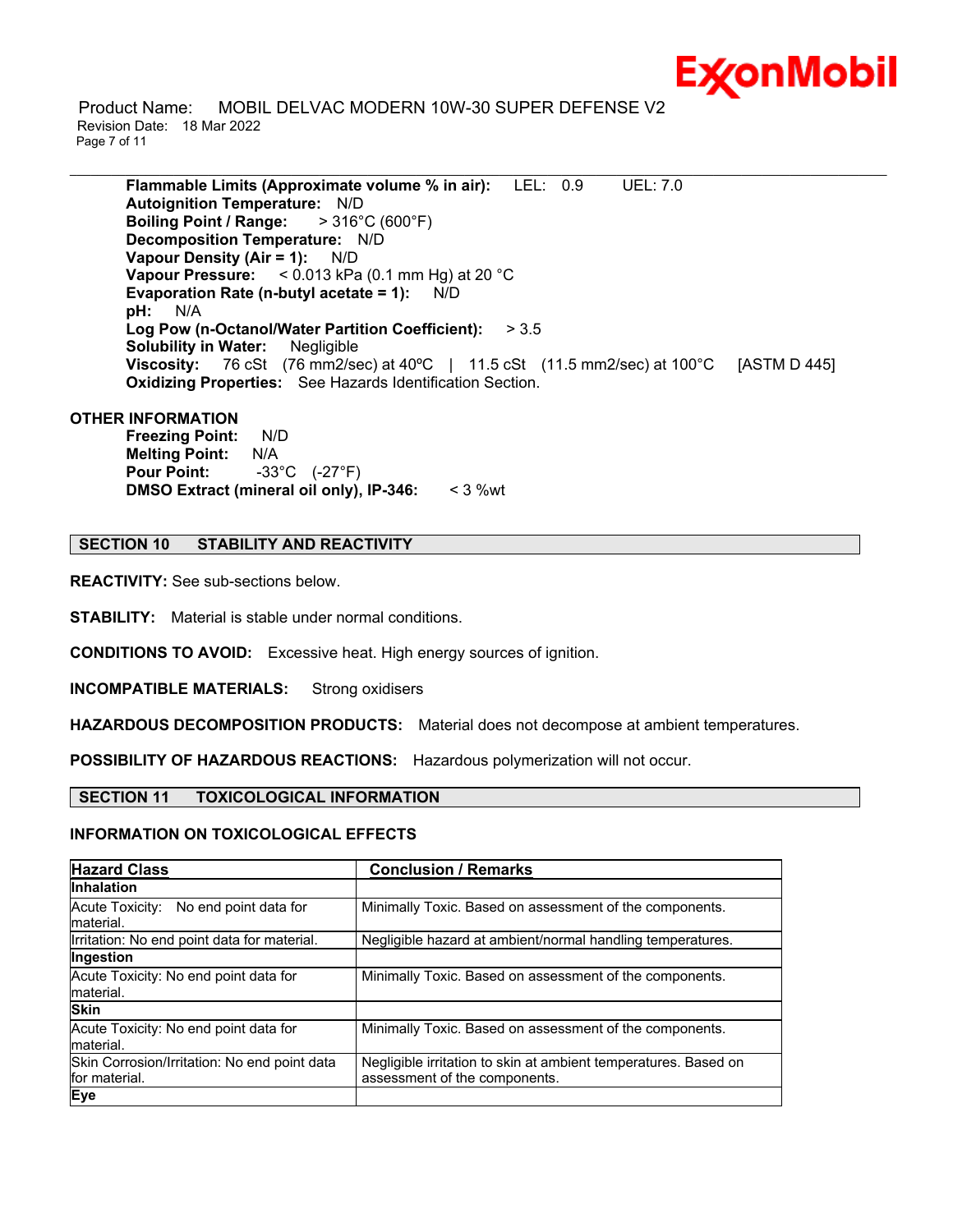

# Product Name: MOBIL DELVAC MODERN 10W-30 SUPER DEFENSE V2 Revision Date: 18 Mar 2022 Page 8 of 11

| Serious Eye Damage/Irritation: No end point                        | May cause mild, short-lasting discomfort to eyes. Based on                                                        |
|--------------------------------------------------------------------|-------------------------------------------------------------------------------------------------------------------|
| ldata for material.                                                | assessment of the components.                                                                                     |
| <b>Sensitisation</b>                                               |                                                                                                                   |
| Respiratory Sensitization: No end point data<br>lfor material.     | Not expected to be a respiratory sensitizer.                                                                      |
| Skin Sensitization: No end point data for<br>Imaterial.            | Not expected to be a skin sensitizer. Based on assessment of the<br>components.                                   |
| <b>Aspiration:</b> Data available.                                 | Not expected to be an aspiration hazard. Based on physico-<br>chemical properties of the material.                |
| <b>Germ Cell Mutagenicity: No end point data</b><br>lfor material. | Not expected to be a germ cell mutagen. Based on assessment of<br>the components.                                 |
| <b>Carcinogenicity:</b> No end point data for<br>material.         | Not expected to cause cancer. Based on assessment of the<br>components.                                           |
| <b>Reproductive Toxicity:</b> No end point data<br>for material.   | Not expected to be a reproductive toxicant. Based on assessment<br>of the components.                             |
| <b>Lactation:</b> No end point data for material.                  | Not expected to cause harm to breast-fed children.                                                                |
| <b>Specific Target Organ Toxicity (STOT)</b>                       |                                                                                                                   |
| Single Exposure: No end point data for<br>material.                | Not expected to cause organ damage from a single exposure.                                                        |
| Repeated Exposure: No end point data for<br>material.              | Not expected to cause organ damage from prolonged or repeated<br>exposure. Based on assessment of the components. |

# **OTHER INFORMATION**

# **For the product itself:**

Diesel engine oils: Not carcinogenic in animals tests. Used and unused diesel engine oils did not produce any carcinogenic effects in chronic mouse skin painting studies. Oils that are used in gasoline engines may become hazardous and display the following properties: Carcinogenic in animal tests. Caused mutations in vitro. Possible allergen and photoallergen. Contains polycyclic aromatic compounds (PAC) from combustion products of gasoline and/or thermal degradation products.

# **Contains:**

Base oil severely refined: Not carcinogenic in animal studies. Representative material passes IP-346, Modified Ames test, and/or other screening tests. Dermal and inhalation studies showed minimal effects; lung non-specific infiltration of immune cells, oil deposition and minimal granuloma formation. Not sensitising in test animals. Tetrapropenyl phenol (TPP). TPP was tested in a rat oral gavage one-generation reproductive toxicity study and a rat dietary two-generation reproductive toxicity study. Results from the one-generation study included reduced ovary weights and changes in male reproductive accessory organs. Results from the two-generation study included prolonged estrous cyclicity, reduced ovary weights, accelerated sexual maturation, decreased mean live litter size, decreased fertility rates, hypospermia, and reduced weights of male reproductive accessory organs. A classification threshold for reproductive effects of 1.5 wt% TPP was derived by the supplier based on the NOAEL (15 mg/kg/day) from the rat dietary two-generation study and was confirmed in supporting studies with other substances containing TPP as an impurity.

# **IARC Classification:**

**The following ingredients are cited on the lists below:** None.

--REGULATORY LISTS SEARCHED--

1 = IARC 1 2 = IARC 2A 3 = IARC 2B

# **SECTION 12 ECOLOGICAL INFORMATION**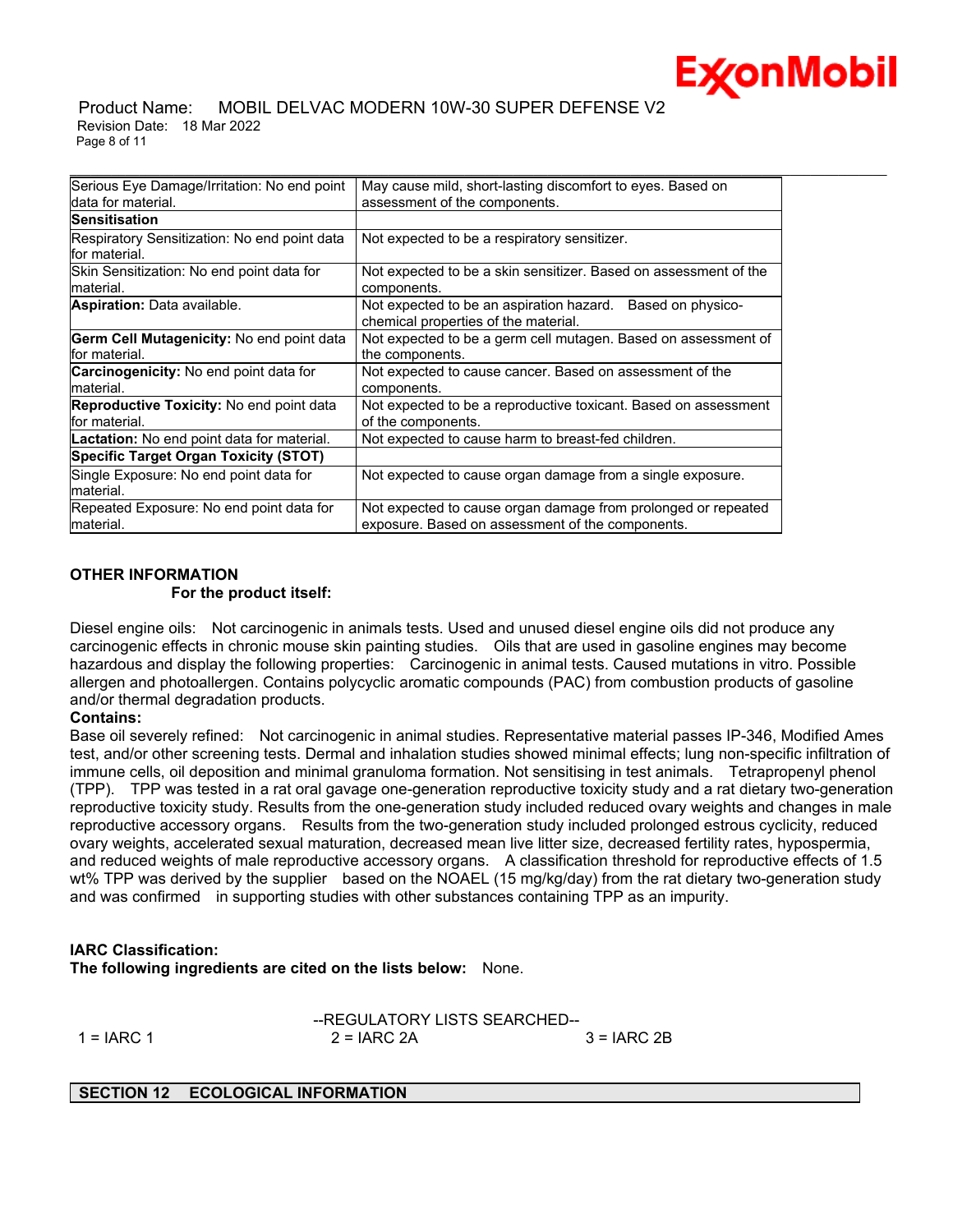

The information given is based on data for the material, components of the material, or for similar materials, through the application of bridging principals.

\_\_\_\_\_\_\_\_\_\_\_\_\_\_\_\_\_\_\_\_\_\_\_\_\_\_\_\_\_\_\_\_\_\_\_\_\_\_\_\_\_\_\_\_\_\_\_\_\_\_\_\_\_\_\_\_\_\_\_\_\_\_\_\_\_\_\_\_\_\_\_\_\_\_\_\_\_\_\_\_\_\_\_\_\_\_\_\_\_\_\_\_\_\_\_\_\_\_\_\_\_\_\_\_\_\_\_\_\_\_\_\_\_\_\_\_\_\_

# **ECOTOXICITY**

Material -- Not expected to be harmful to aquatic organisms.

# **MOBILITY IN SOIL**

 Base oil component -- Low solubility and floats and is expected to migrate from water to the land. Expected to partition to sediment and wastewater solids.

# **PERSISTENCE AND DEGRADABILITY**

# **Biodegradation:**

Base oil component -- Expected to be inherently biodegradable

# **BIOACCUMULATIVE POTENTIAL**

 Base oil component -- Has the potential to bioaccumulate, however metabolism or physical properties may reduce the bioconcentration or limit bioavailability.

# **OTHER ADVERSE EFFECTS**

No adverse effects are expected.

NOTE: One or more additive components of this material contains a branched alkylphenol impurity that is highly toxic to aquatic organisms. The components containing the impurity have been tested by the additive supplier and found to be no more than minimally toxic to aquatic organisms.

# **SECTION 13 DISPOSAL INFORMATION**

Disposal recommendations based on material as supplied. Disposal must be in accordance with current applicable laws and regulations, and material characteristics at time of disposal.

#### **DISPOSAL METHODS**

Product is suitable for burning in an enclosed controlled burner for fuel value or disposal by supervised incineration at very high temperatures to prevent formation of undesirable combustion products.

# **REGULATORY DISPOSAL INFORMATION**

# **Environmental Quality (Scheduled Wastes) Regulations 2005 waste code:** SW 305

Note: These codes are assigned based upon the most common uses for this material and may not reflect contaminants resulting from actual use. Waste producers need to assess the actual process used when generating the waste and its contaminants in order to assign the proper waste disposal code(s); This material is considered as hazardous waste pursuant to Environmental Quality (Scheduled Wastes) Regulations 2005.

**Empty Container Warning** Empty Container Warning (where applicable): Empty containers may contain residue and can be dangerous. Do not attempt to refill or clean containers without proper instructions. Empty drums should be completely drained and safely stored until appropriately reconditioned or disposed. Empty containers should be taken for recycling, recovery, or disposal through suitably qualified or licensed contractor and in accordance with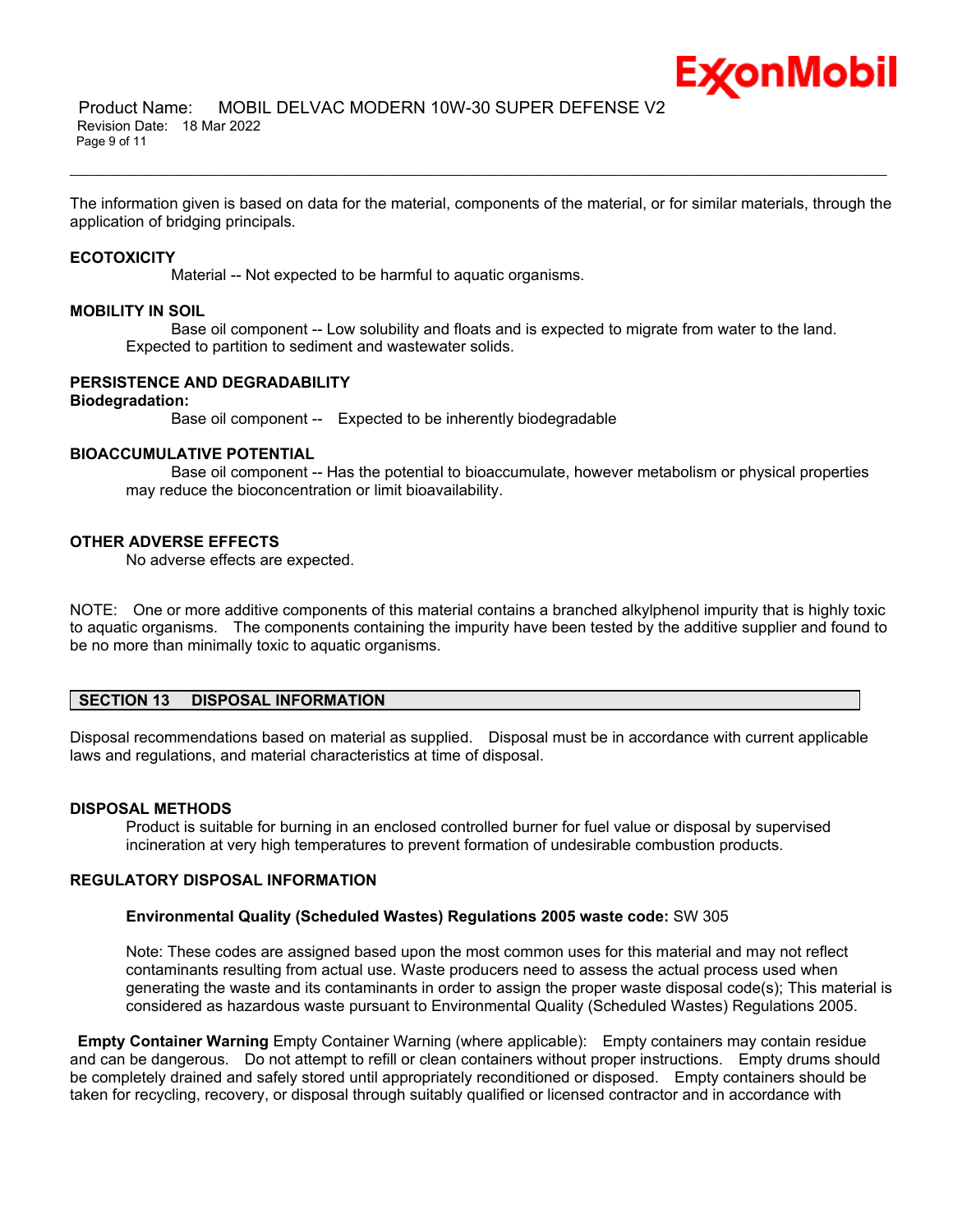

 Product Name: MOBIL DELVAC MODERN 10W-30 SUPER DEFENSE V2 Revision Date: 18 Mar 2022 Page 10 of 11

governmental regulations. DO NOT PRESSURISE, CUT, WELD, BRAZE, SOLDER, DRILL, GRIND, OR EXPOSE SUCH CONTAINERS TO HEAT, FLAME, SPARKS, STATIC ELECTRICITY, OR OTHER SOURCES OF IGNITION. THEY MAY EXPLODE AND CAUSE INJURY OR DEATH.

\_\_\_\_\_\_\_\_\_\_\_\_\_\_\_\_\_\_\_\_\_\_\_\_\_\_\_\_\_\_\_\_\_\_\_\_\_\_\_\_\_\_\_\_\_\_\_\_\_\_\_\_\_\_\_\_\_\_\_\_\_\_\_\_\_\_\_\_\_\_\_\_\_\_\_\_\_\_\_\_\_\_\_\_\_\_\_\_\_\_\_\_\_\_\_\_\_\_\_\_\_\_\_\_\_\_\_\_\_\_\_\_\_\_\_\_\_\_

# **SECTION 14 TRANSPORT INFORMATION**

**LAND** : Not Regulated for Land Transport

**SEA (IMDG):** Not Regulated for Sea Transport according to IMDG-Code

**Marine Pollutant:** No

**AIR (IATA):** Not Regulated for Air Transport

# **SECTION 15 REGULATORY INFORMATION**

**This material is not hazardous as defined by the Occupational Safety and Health (Classification, Labeling and Safety Data Sheet of Hazardous Chemicals) Regulations 2013.**

# **REGULATORY STATUS AND APPLICABLE LAWS AND REGULATIONS**

**Listed or exempt from listing/notification on the following chemical inventories :** AIIC, DSL, ENCS, IECSC, KECI, PICCS, TCSI, TSCA

#### **National Laws and Regulations:**

Occupational Safety and Health (Use and Standards of Exposure of Chemicals Hazardous to Health) Regulations 2000

# **SECTION 16 OTHER INFORMATION**

#### List of abbreviations and acronyms that could be (but not necessarily are) used in this safety data sheet:

| Acronym       | <b>Full text</b>                                                                              |
|---------------|-----------------------------------------------------------------------------------------------|
| N/A           | Not applicable                                                                                |
| N/D           | Not determined                                                                                |
| NE.           | Not established                                                                               |
| <b>VOC</b>    | Volatile Organic Compound                                                                     |
| <b>AIIC</b>   | Australian Inventory of Industrial Chemicals                                                  |
| AIHA WEEL     | American Industrial Hygiene Association Workplace Environmental Exposure Limits               |
| ASTM          | ASTM International, originally known as the American Society for Testing and Materials (ASTM) |
| DSL.          | Domestic Substance List (Canada)                                                              |
| <b>EINECS</b> | European Inventory of Existing Commercial Substances                                          |
| <b>ELINCS</b> | European List of Notified Chemical Substances                                                 |
| <b>ENCS</b>   | Existing and new Chemical Substances (Japanese inventory)                                     |
| <b>IECSC</b>  | Inventory of Existing Chemical Substances in China                                            |
| <b>KECI</b>   | Korean Existing Chemicals Inventory                                                           |
| <b>NDSL</b>   | Non-Domestic Substances List (Canada)                                                         |
| <b>NZIOC</b>  | New Zealand Inventory of Chemicals                                                            |
| <b>PICCS</b>  | Philippine Inventory of Chemicals and Chemical Substances                                     |
| <b>TLV</b>    | Threshold Limit Value (American Conference of Governmental Industrial Hygienists)             |